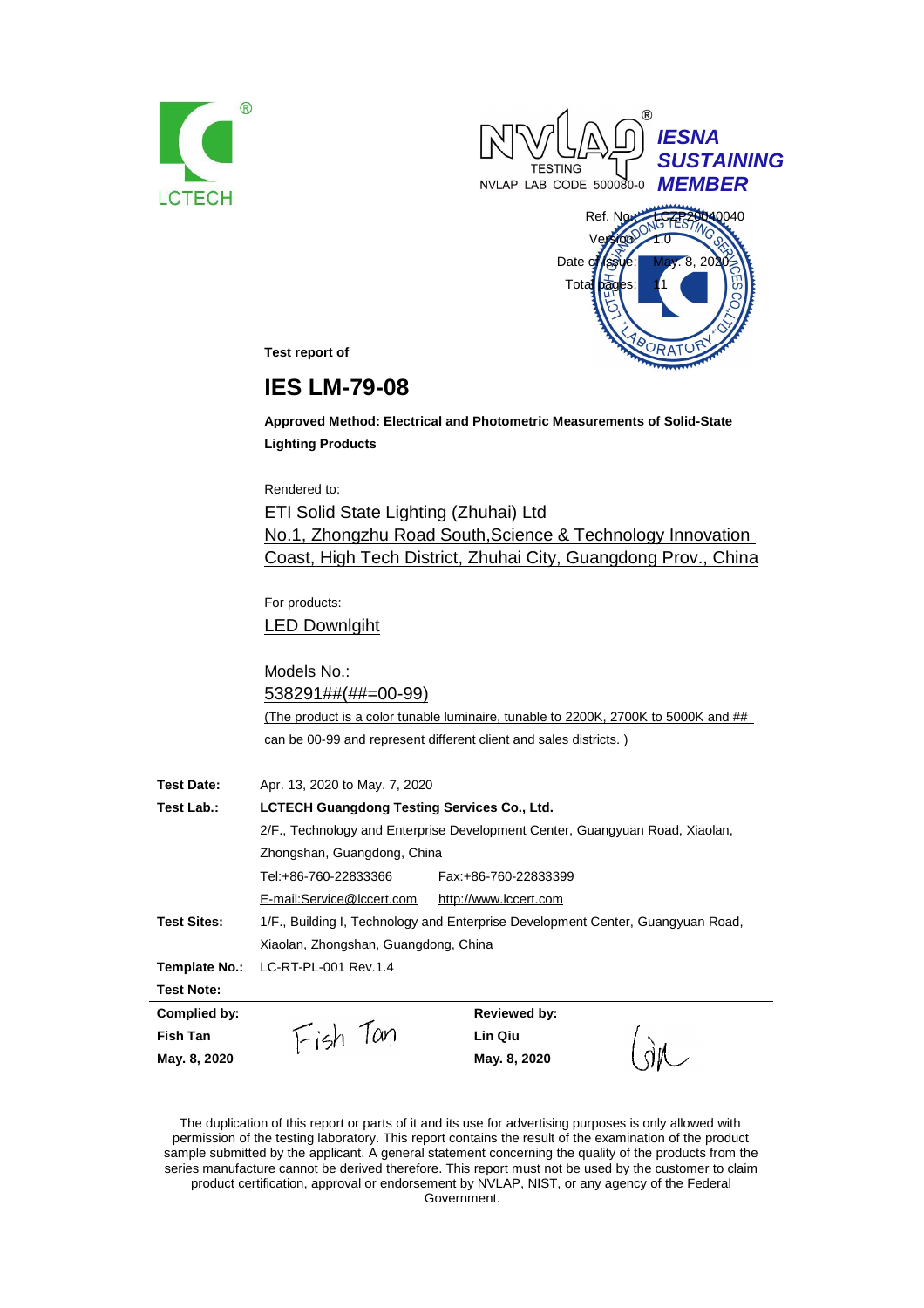



Page 2 of 11

# **Table of Contents**

| 1 <sub>1</sub> |     |  |
|----------------|-----|--|
|                | 1.1 |  |
|                | 1.2 |  |
|                | 1.3 |  |
| 2.             |     |  |
|                | 2.1 |  |
|                | 2.2 |  |
|                | 2.3 |  |
|                | 2.4 |  |
|                | 2.5 |  |
|                | 2.6 |  |
|                | 2.7 |  |
|                | 2.8 |  |
| 3.             |     |  |
|                | 3.1 |  |
|                | 3.2 |  |
|                | 3.3 |  |
| 4.             |     |  |
|                | 4.1 |  |
|                | 4.2 |  |
|                | 4.3 |  |
|                | 4.4 |  |
|                | 4.5 |  |
|                | 4.6 |  |
|                |     |  |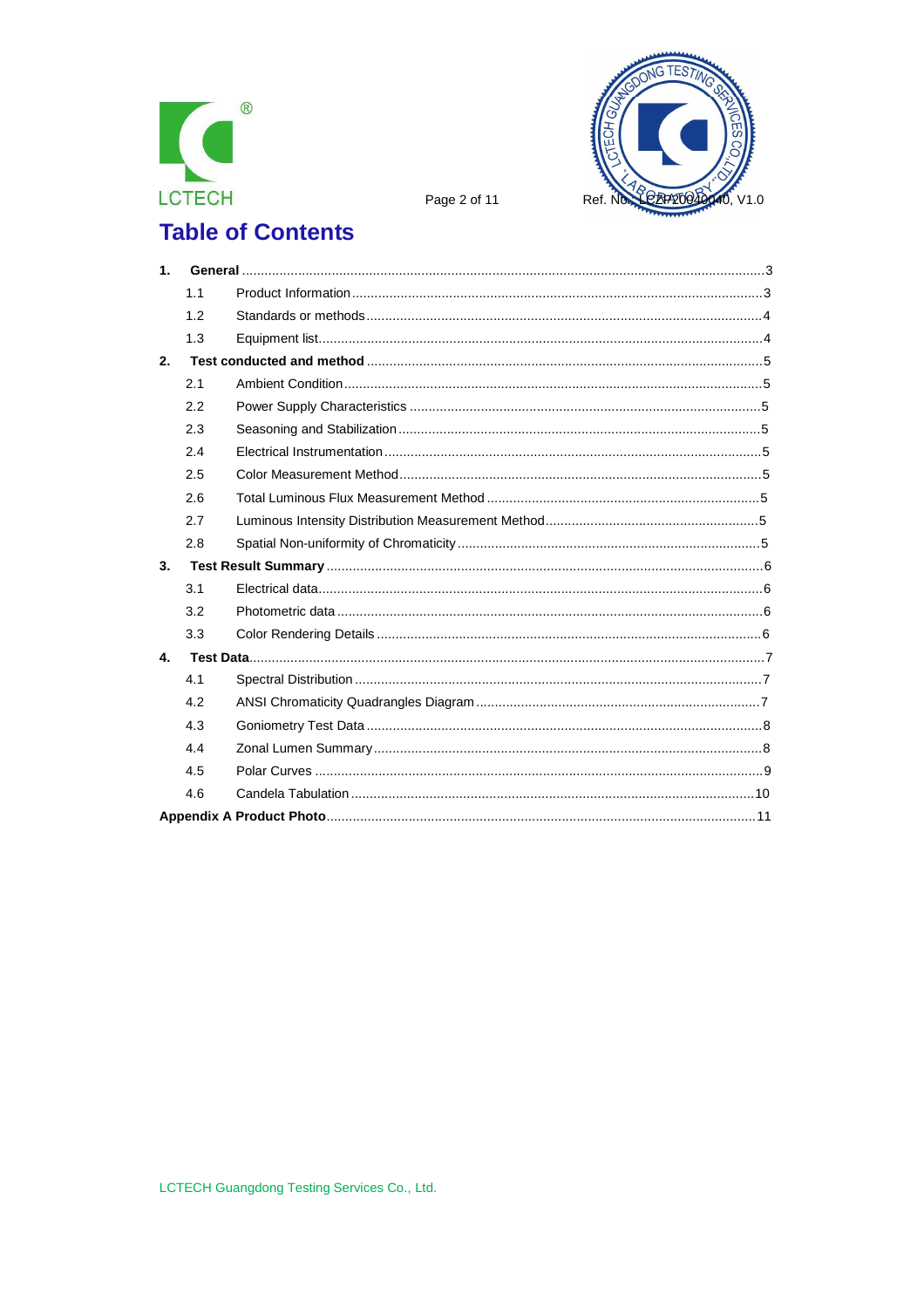

**1. General**



# **1.1 Product Information**

| <b>Brand Name</b>            | <b>Commercial Electric</b>                      |
|------------------------------|-------------------------------------------------|
| Product Type                 | <b>LED Downlight</b>                            |
| Model Number                 | 538291##(##=00-99)                              |
| <b>Rated Inputs</b>          | 120VAC, 60Hz                                    |
| <b>Rated Power</b>           | <b>25W</b>                                      |
| Rated Light output           | 1800lm                                          |
| Declared CCT                 | 2700K, 3000K, 3500K, 4000K, 5000K               |
| Power Supply                 | ETI-AD02800500042DDA                            |
| LED Package, Array or Module | SPMWH6229AQ7SGW*SM +SPMWH1228FD7WAL*SE, SAMSUNG |
|                              | ELECTRONICS CO., LTD.                           |
| <b>Receipt Samples</b>       | 1 unit                                          |
| Sample Code of lab.          | 200406103018                                    |
| Date of Receipt Samples      | Apr. 6, 2020                                    |
| <b>Note</b>                  | 2700K was selected for the test.                |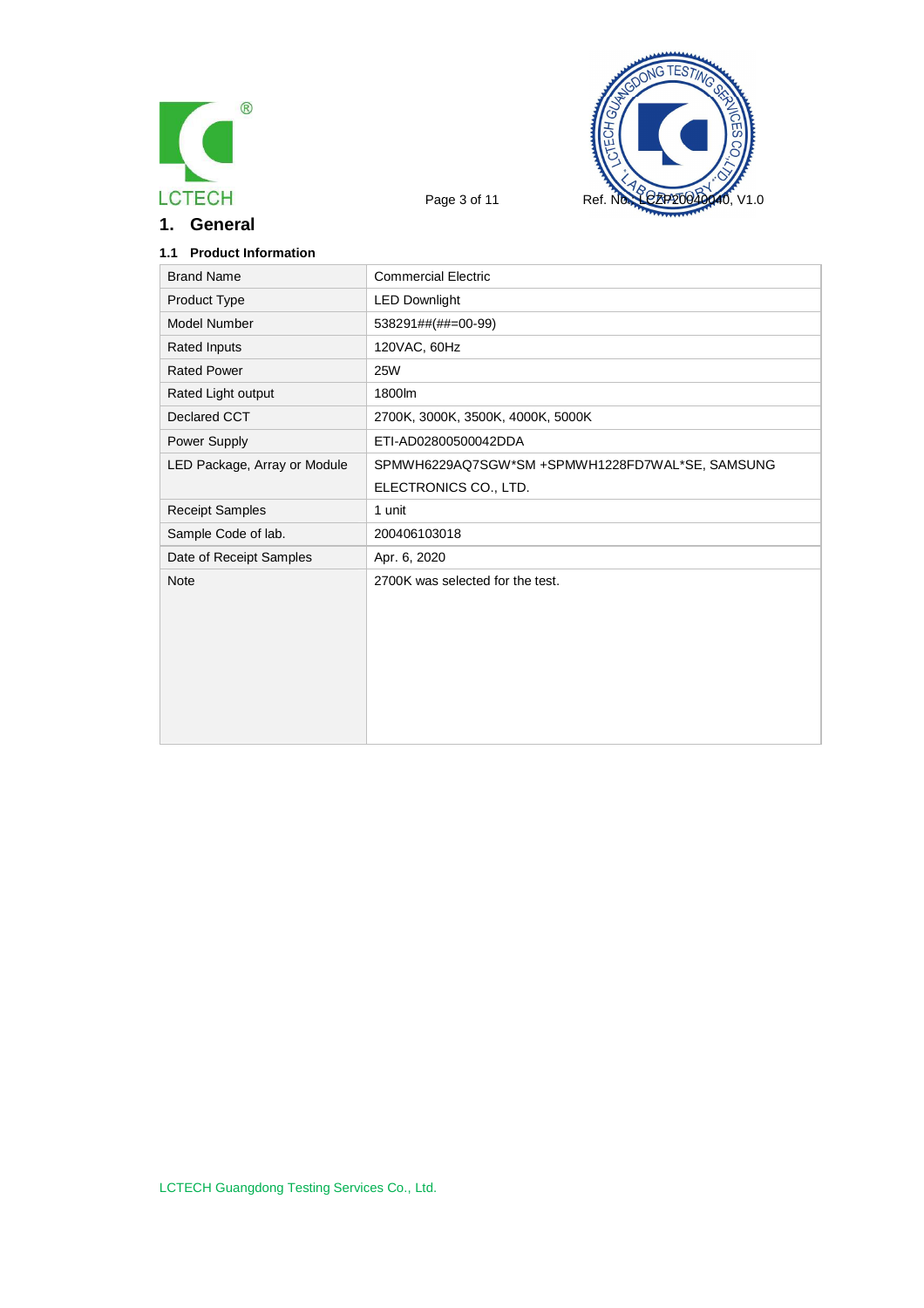



#### **1.2 Standards or methods**

The following standards are partly or totally used or referenced for test:

| No.                     | Name                                                                     |
|-------------------------|--------------------------------------------------------------------------|
| ANSI/NEMA/ ANSLG        | Specifications for the Chromaticity of Solid State Lighting Products     |
| C78.377-2011 or 2015 or |                                                                          |
| 2017                    |                                                                          |
| ANSI C82.77-2002        | Harmonic Emission Limits—Related Power Quality Requirements for Lighting |
|                         | Equipment                                                                |
| CIE Pub. No. 13.3-1995  | Method of Measuring and Specifying Color Rendering of Light Sources      |
| CIE Pub. No. 15:2004    | Colorimetry                                                              |
| <b>IES LM-79-08</b>     | Electrical and Photometric Measurements of Solid-State Lighting Products |

#### **1.3 Equipment list**

| <b>Instrument</b>                 | ID          | Model name         | Cal. date  | <b>Next cal. Date</b> |
|-----------------------------------|-------------|--------------------|------------|-----------------------|
| <b>AC Power supply</b>            | LC-I-987    | APW-120N           | 2020-01-06 | 2021-01-05            |
| <b>AC Power supply</b>            | LC-I-989    | <b>APW-120N</b>    | 2020-01-06 | 2021-01-05            |
| Power analyzer                    | LC-I-928    | WT210              | 2019-12-29 | 2020-12-28            |
| Power analyzer                    | LC-I-954    | WT210              | 2019-12-26 | 2020-12-25            |
| Multimeter                        | LC-I-972    | Fluke 17B          | 2019-07-29 | 2020-07-28            |
| Photometric colorimetric          |             |                    |            |                       |
| electric system*                  | LC-I-956    | <b>HAAS-2000</b>   | Before use | Before use            |
| (2 meter sphere)                  |             |                    |            |                       |
| Standard lamp**                   | LC-PL-I-011 | D <sub>204</sub> C | 2019-08-01 | 2020-07-31            |
| Luminous Flux Standard<br>Lamp*** | LC-PL-I-003 | 24V100W            | 2019-08-01 | 2020-07-31            |
| Goniophotometer(with              | LC-I-902    | GMS2000            | 2020-04-24 | 2021-04-23            |
| mirror)                           |             |                    |            |                       |
| Wireless temperature              | LC-I-PL-009 | DWLR-DLR           | 2020-01-03 | 2021-01-02            |
| transmitter                       |             |                    |            |                       |
| Wireless temperature              | LC-I-PL-008 | DWLR-DLR           | 2020-01-03 | 2021-01-02            |
| transmitter                       |             |                    |            |                       |

*Note:*

*\* Bandwidth of spectroradiometer is 1 nm.*

*\*\* halogen lamp, 100W, omni-directional type, and its traceability to NIM.*

*\*\*\* halogen lamp, 100W, omni-directional type, and its traceability to NIM.*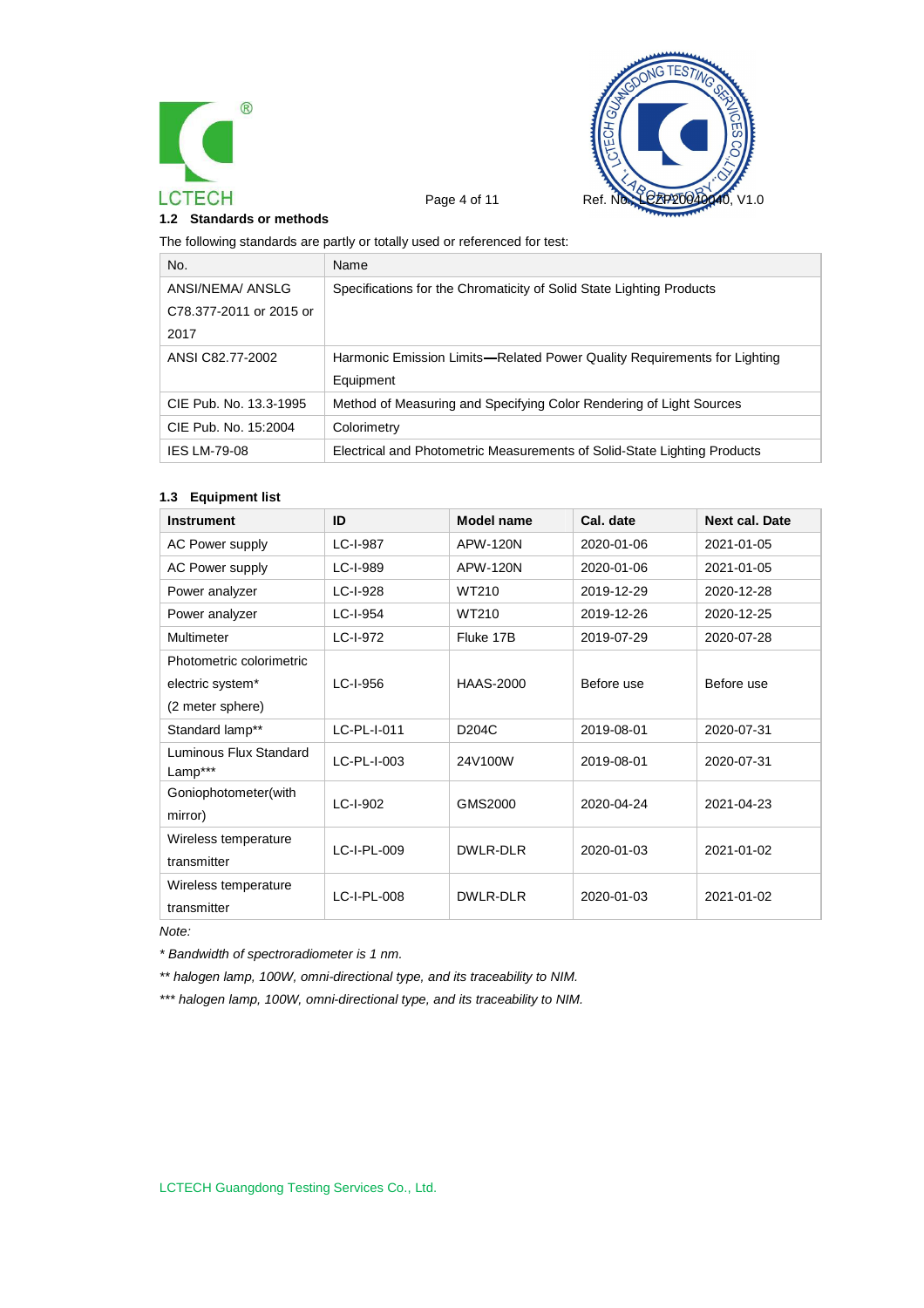



Page 5 of 11 Ref.

# **2. Test conducted and method**

The lamp/luminaire was operated at least 2 hours to reach stabilization and temperature equilibrium before test.

### **2.1 Ambient Condition**

The ambient temperature in which measurements are being taken was maintained at 25 °C  $\pm$  1°C; the air flow around the sample(s) being tested did not affect the performance.

#### **2.2 Power Supply Characteristics**

The AC power supply had a sinusoidal voltage wave shape at the prescribed frequency (60 Hz) such that the RMS summation of the harmonic components does not exceed 3 percent of the fundamental during operation of the test item.

The voltage of AC power supply (RMS voltage) applied to the device under test was regulated to within ±0.2 percent under load.

#### **2.3 Seasoning and Stabilization**

No seasoning was performed in accordance with IESNA LM-79-08. And before the measurement, the sample was stabilized until the light output and power variations were less than 0.5% in 30 minutes intervals (3 readings, 15 minutes apart).

#### **2.4 Electrical Instrumentation**

The calibration uncertainties of the instruments for AC voltage and current were less than 0.2 percent, and the calibration uncertainty of the AC power meter was less than 0.5 percent(95 % confidence interval,  $k=2$ ).

#### **2.5 Color Measurement Method**

Spectral radiant flux was measured by a sphere (2 meter)-spectroradiometer system, and the color characteristics (Color rendering index, correlated color temperature, chromaticity coordinate) were calculated from these by software automatically.

#### **2.6 Total Luminous Flux Measurement Method**

Total luminous flux was measured by type C goniophotometer system.

Light intensity distribution was measured by a type C goniophotometer (with mirror) which can keep the sample in burn position when the tests conduct, and the total luminous flux was calculated from the intensity data by software automatically.

#### **2.7 Luminous Intensity Distribution Measurement Method**

Luminous intensity distribution was measured by a mirror-type goniophotometer (Type C) which can keep the sample in burn position when the tests conduct, and the kinds of graph were generated by software automatically.

#### **2.8 Spatial Non-uniformity of Chromaticity**

The customer did not require this measurement.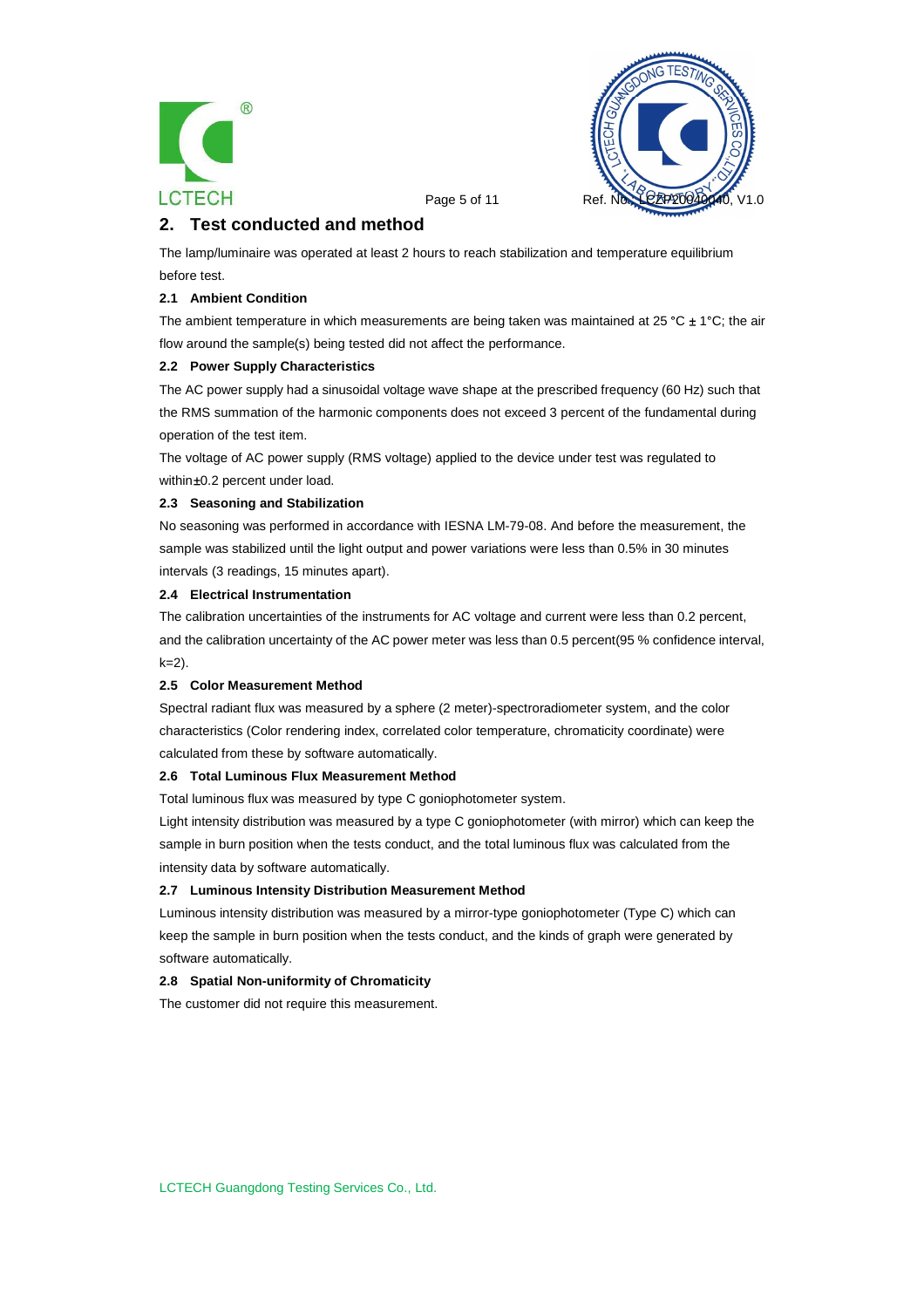



# **3. Test Result Summary**

# **3.1 Electrical data**

| Criteria Item             | Result(Sphere)           | Result(Goniophotometer) |
|---------------------------|--------------------------|-------------------------|
| Input Voltage & Frequency | 120.01 V~60Hz            | 119.96V~60Hz            |
| Input Current(A)          | 0.195                    | 0.188                   |
| Total Power(W)            | 22.96                    | 22.06                   |
| Power Factor              | 0.982                    | 0.981                   |
| Off-state Power(W)        | $\overline{\phantom{0}}$ |                         |

#### **3.2 Photometric data**

| Criteria Item                         | Result(Sphere)              | Result(Goniophotometer)   |
|---------------------------------------|-----------------------------|---------------------------|
| Total Lumens(Im)                      |                             | 1908.89                   |
| Luminaire Efficacy(Im/W)              |                             | 86.53                     |
| Correlated Color Temperature (CCT)(K) | 2588                        |                           |
| Color Rendering Index (CRI)           | 92.3                        |                           |
| R <sub>9</sub>                        | 57                          |                           |
| Chromaticity Coordinate (x,y)         | $x = 0.4669$ y = 0.4084     |                           |
| Chromaticity Coordinate (u,v)         | $u = 0.2681$ $v = 0.3517$   |                           |
| Chromaticity Coordinate (u', v')      | $u' = 0.2681$ $v' = 0.5276$ |                           |
| Duv                                   | $-0.0013$                   |                           |
| Zone Lumens between 0-60 °            |                             | 78.74 %                   |
|                                       |                             | $CO/180 = 111.2^{\circ}$  |
| Beam Angle(50% Imax)                  |                             | $C90/270 = 110.8^{\circ}$ |

# **3.3 Color Rendering Details**

| R <sub>1</sub> | R <sub>2</sub>  | R <sub>3</sub>  | R <sub>4</sub>  | R <sub>5</sub>  | R <sub>6</sub>  | R7              | R <sub>8</sub> |
|----------------|-----------------|-----------------|-----------------|-----------------|-----------------|-----------------|----------------|
| 93             | 97              | 98              | 92              | 93              | 97              | 90              | 79             |
| R <sub>9</sub> | R <sub>10</sub> | R <sub>11</sub> | R <sub>12</sub> | R <sub>13</sub> | R <sub>14</sub> | R <sub>15</sub> |                |
| 57             | 92              | 93              | 85              | 94              | 99              | 88              | $\blacksquare$ |

*Note: N/A*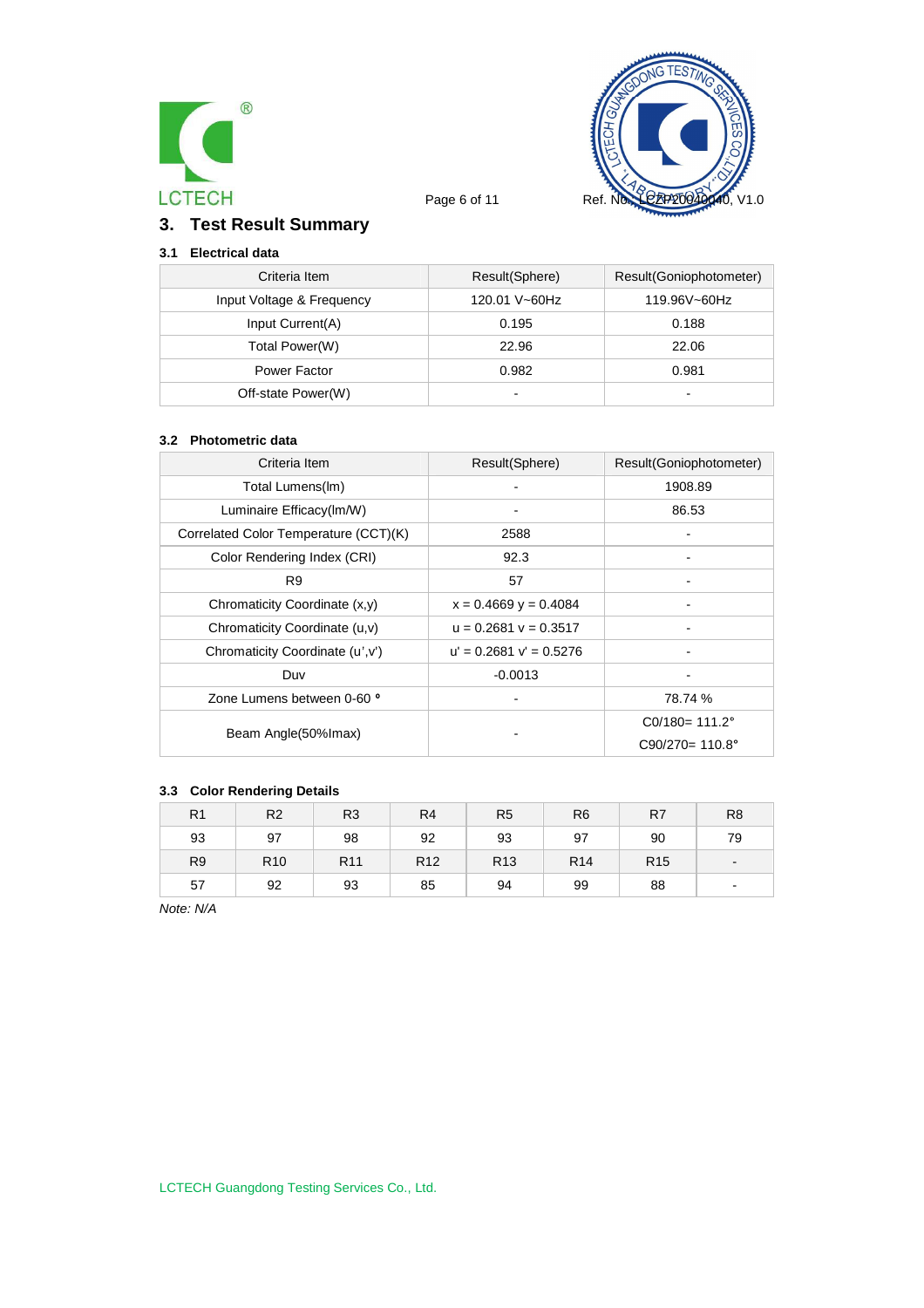





LCTECH Guangdong Testing Services Co., Ltd.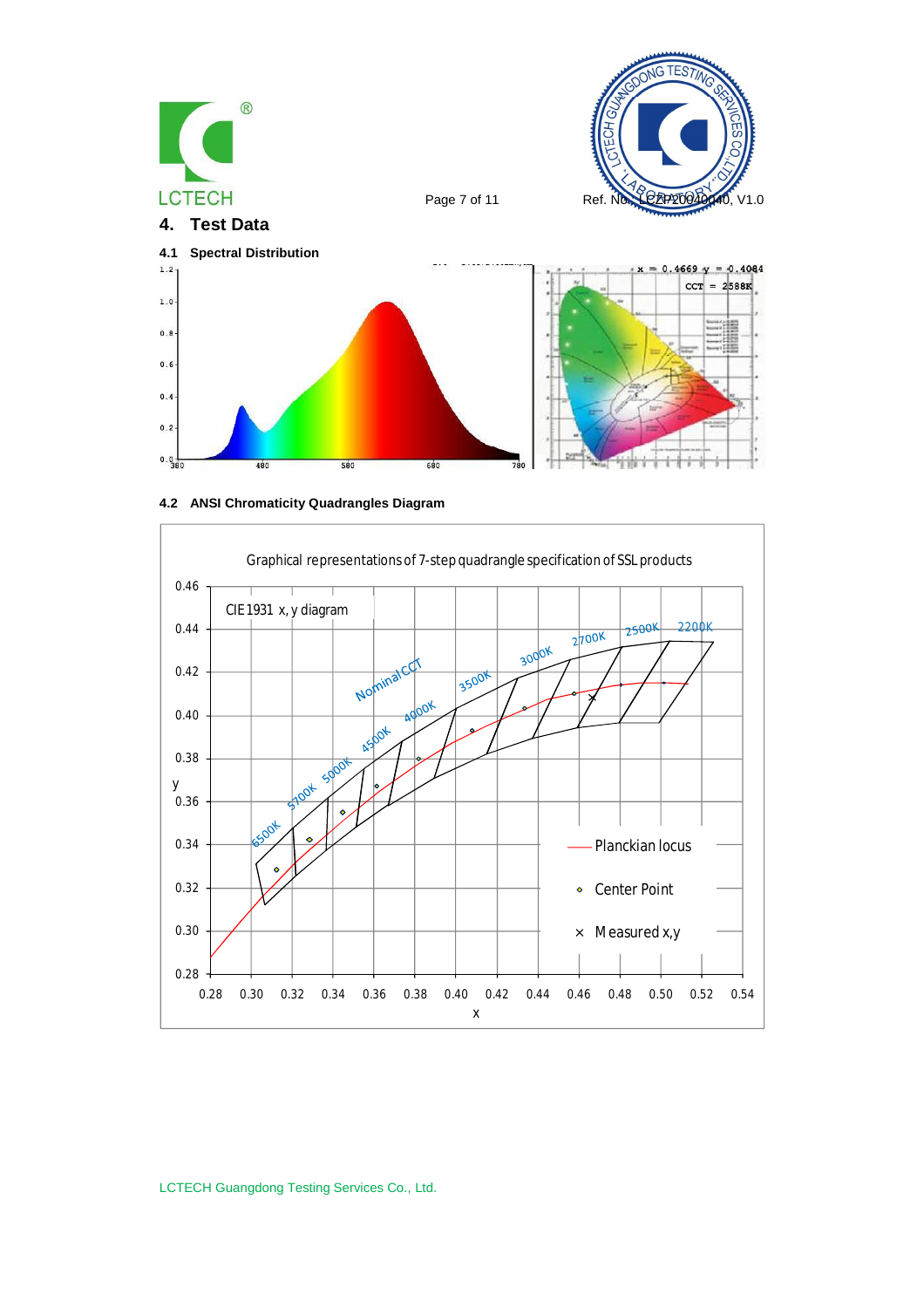



| 4.3 Goniometry Test Data |  |
|--------------------------|--|
|--------------------------|--|

| $\sim$ 001110111011 $\gamma$ 1001 Data |         |                             |                   |  |
|----------------------------------------|---------|-----------------------------|-------------------|--|
| CIE Type                               | Direct  | <b>Basic Luminous Shape</b> | Circular          |  |
| Spacing Criteria (0-180)               | 1.26    | Luminous Length             | 0.17 m (Diameter) |  |
| Spacing Criteria (90-270)              | 1.26    | Luminous Width              | 0.17 m (Diameter) |  |
| Spacing Criteria (Diagonal)            | 1.38    | Luminous Height             | 0.00 <sub>m</sub> |  |
| Test Distance                          | 29.63 m |                             |                   |  |

# **4.4 Zonal Lumen Summary**

| Zone      | Lumens  | %Lamp  | %Fixt  |
|-----------|---------|--------|--------|
| 0-20      | 246.85  | 12.90  | 12.90  |
| $0 - 30$  | 522.98  | 27.40  | 27.40  |
| $0 - 40$  | 853.67  | 44.70  | 44.70  |
| $0 - 60$  | 1502.98 | 78.70  | 78.70  |
| $0 - 80$  | 1871.57 | 98.00  | 98.00  |
| 0-90      | 1904.95 | 99.80  | 99.80  |
| 10-90     | 1840.95 | 96.40  | 96.40  |
| 20-40     | 606.82  | 31.80  | 31.80  |
| 20-50     | 948.33  | 49.70  | 49.70  |
| 40-70     | 883.85  | 46.30  | 46.30  |
| 60-80     | 368.60  | 19.30  | 19.30  |
| 70-80     | 134.05  | 7.00   | 7.00   |
| 80-90     | 33.37   | 1.70   | 1.70   |
| 90-110    | 0.76    | 0.00   | 0.00   |
| 90-120    | 1.18    | 0.10   | 0.10   |
| 90-130    | 1.64    | 0.10   | 0.10   |
| 90-150    | 2.58    | 0.10   | 0.10   |
| 90-180    | 3.94    | 0.20   | 0.20   |
| 110-180   | 3.18    | 0.20   | 0.20   |
| $0 - 180$ | 1908.89 | 100.00 | 100.00 |
|           |         |        |        |

Total Luminaire Efficiency = 100.00%

# **ZONAL LUMEN SUMMARY**

| Zone    | Lumens |
|---------|--------|
| 0-10    | 64.00  |
| 10-20   | 182.86 |
| 20-30   | 276.13 |
| 30-40   | 330.69 |
| 40-50   | 341.51 |
| 50-60   | 307.79 |
| 60-70   | 234.55 |
| 70-80   | 134.05 |
| 80-90   | 33.37  |
| 90-100  | 0.35   |
| 100-110 | 0.41   |
| 110-120 | 0.41   |
| 120-130 | 0.46   |
| 130-140 | 0.46   |
| 140-150 | 0.48   |
| 150-160 | 0.58   |
| 160-170 | 0.56   |
| 170-180 | 0.22   |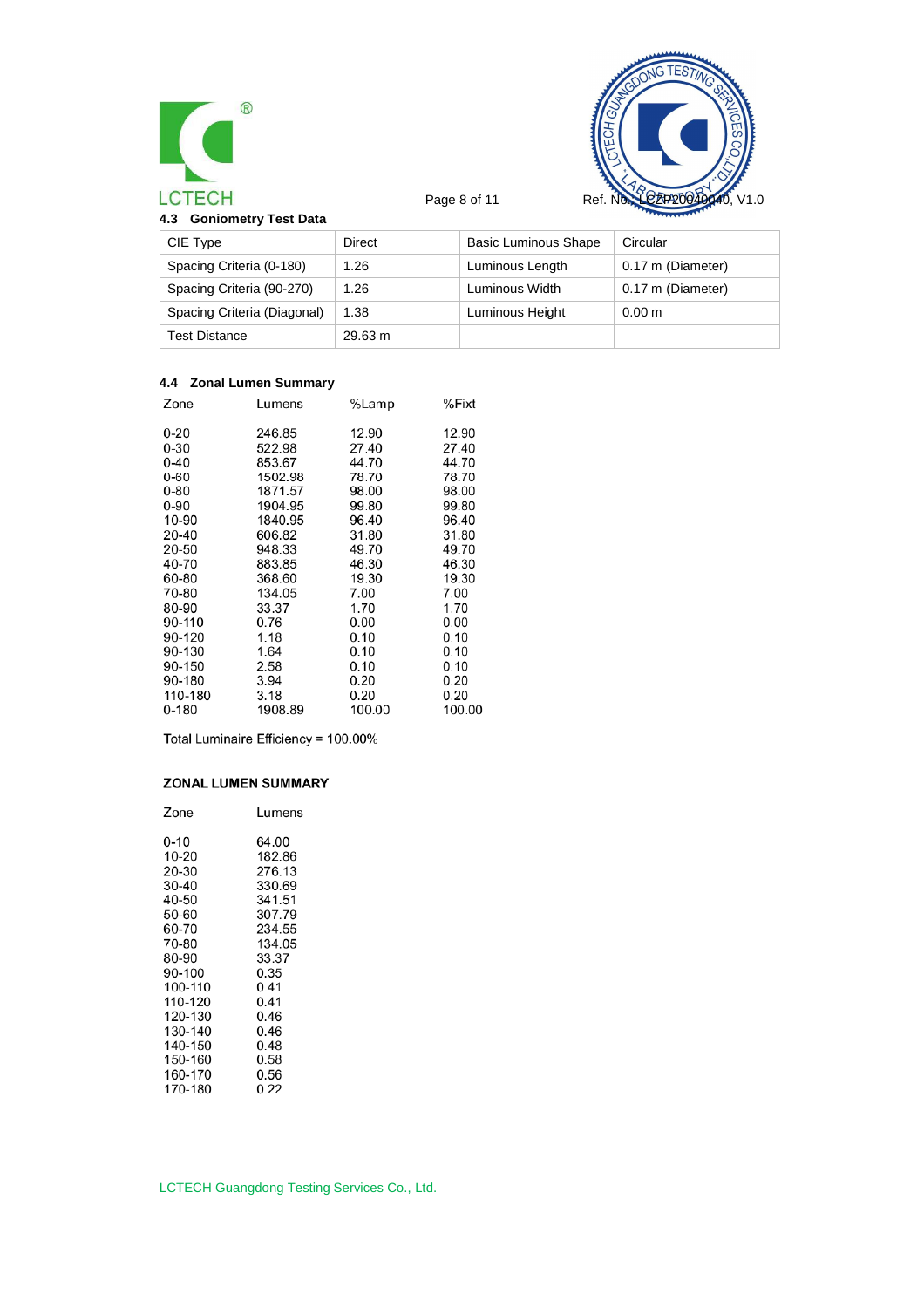



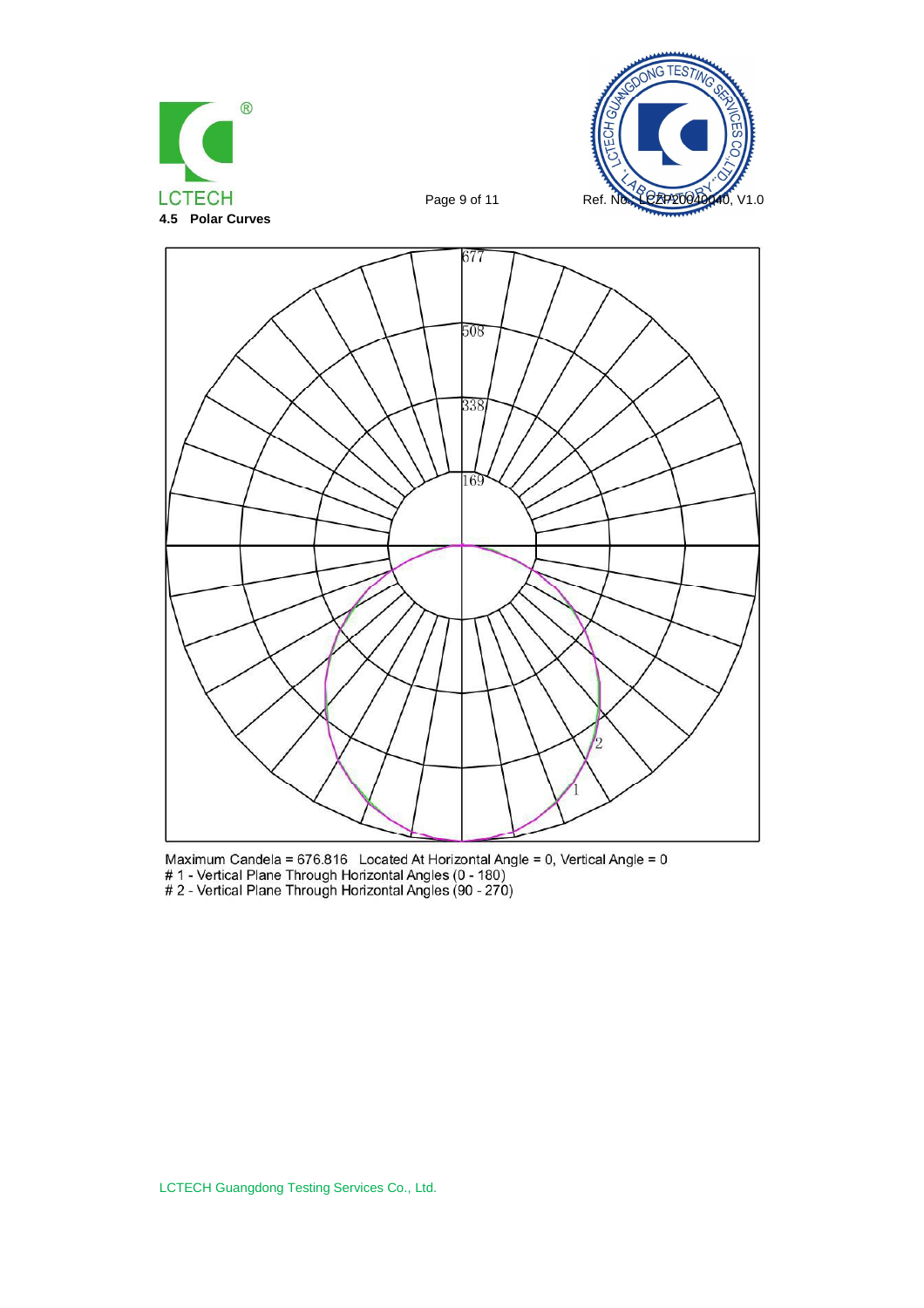



|     | 0       | 15      | 30      | 45      | 60      | 75      | 90      |
|-----|---------|---------|---------|---------|---------|---------|---------|
| 0   | 676.816 | 676.816 | 676.816 | 676.816 | 676.816 | 676.816 | 676.816 |
| 5   | 672.690 | 673.522 | 674.134 | 673.961 | 673.414 | 673.768 | 672.877 |
| 10  | 663.339 | 663.835 | 664.133 | 664.208 | 663.713 | 664.979 | 663.336 |
| 15  | 647.361 | 648.217 | 648.196 | 647.735 | 647.121 | 649.505 | 647.448 |
| 20  | 624.841 | 625.791 | 626.105 | 625.946 | 625.524 | 629.056 | 626.309 |
| 25  | 596.659 | 600.993 | 601.308 | 598.292 | 598.178 | 601.749 | 598.254 |
| 30  | 564.701 | 565.408 | 565.413 | 566.026 | 565.586 | 569.554 | 565.997 |
| 35  | 527.520 | 528.199 | 527.034 | 527.126 | 527.901 | 533.238 | 528.664 |
| 40  | 482.393 | 485.061 | 486.785 | 487.216 | 486.574 | 492.233 | 487.960 |
| 45  | 441.217 | 441.985 | 441.613 | 442.562 | 442.087 | 447.700 | 443.099 |
| 50  | 392.007 | 393.464 | 393.341 | 393.866 | 394.088 | 400.100 | 395.087 |
| 55  | 342.929 | 343.669 | 343.113 | 345.237 | 345.168 | 350.110 | 344.623 |
| 60  | 282.877 | 286.891 | 290.049 | 291.050 | 290.539 | 296.833 | 290.964 |
| 65  | 235.336 | 236.501 | 236.326 | 236.425 | 235.825 | 243.074 | 237.568 |
| 70  | 180.508 | 181.038 | 180.778 | 181.338 | 180.737 | 187.519 | 182.159 |
| 75  | 124.626 | 125.620 | 125.252 | 125.767 | 125.561 | 132.555 | 126.050 |
| 80  | 71.202  | 72.090  | 71.177  | 71.712  | 71.417  | 77.766  | 72.128  |
| 85  | 22.739  | 24.074  | 23.806  | 24.269  | 24.318  | 29.095  | 24.291  |
| 90  | 0.307   | 0.285   | 0.286   | 0.308   | 0.307   | 0.285   | 0.394   |
| 95  | 0.263   | 0.308   | 0.330   | 0.330   | 0.351   | 0.219   | 0.350   |
| 100 | 0.439   | 0.395   | 0.374   | 0.395   | 0.395   | 0.241   | 0.350   |
| 105 | 0.395   | 0.417   | 0.440   | 0.439   | 0.417   | 0.285   | 0.438   |
| 110 | 0.395   | 0.417   | 0.418   | 0.417   | 0.417   | 0.285   | 0.438   |
| 115 | 0.395   | 0.417   | 0.440   | 0.439   | 0.439   | 0.307   | 0.438   |
| 120 | 0.439   | 0.439   | 0.462   | 0.505   | 0.461   | 0.329   | 0.481   |
| 125 | 0.527   | 0.527   | 0.528   | 0.527   | 0.505   | 0.460   | 0.525   |
| 130 | 0.615   | 0.615   | 0.615   | 0.615   | 0.593   | 0.592   | 0.569   |
| 135 | 0.571   | 0.571   | 0.572   | 0.593   | 0.593   | 0.592   | 0.525   |
| 140 | 0.658   | 0.637   | 0.615   | 0.637   | 0.636   | 0.657   | 0.569   |
| 145 | 0.702   | 0.747   | 0.791   | 0.747   | 0.702   | 0.789   | 0.744   |
| 150 | 0.966   | 0.967   | 0.967   | 0.944   | 0.922   | 0.986   | 0.919   |
| 155 | 1.229   | 1.252   | 1.253   | 1.230   | 1.229   | 1.271   | 1.269   |
| 160 | 1.668   | 1.647   | 1.627   | 1.669   | 1.690   | 1.709   | 1.619   |
| 165 | 2.019   | 1.977   | 1.978   | 2.021   | 2.019   | 2.060   | 2.013   |
| 170 | 2.239   | 2.262   | 2.286   | 2.306   | 2.304   | 2.367   | 2.320   |
| 175 | 2.546   | 2.526   | 2.484   | 2.482   | 2.502   | 2.520   | 2.495   |
| 180 | 1.376   | 1.376   | 1.376   | 1.376   | 1.376   | 1.376   | 1.376   |